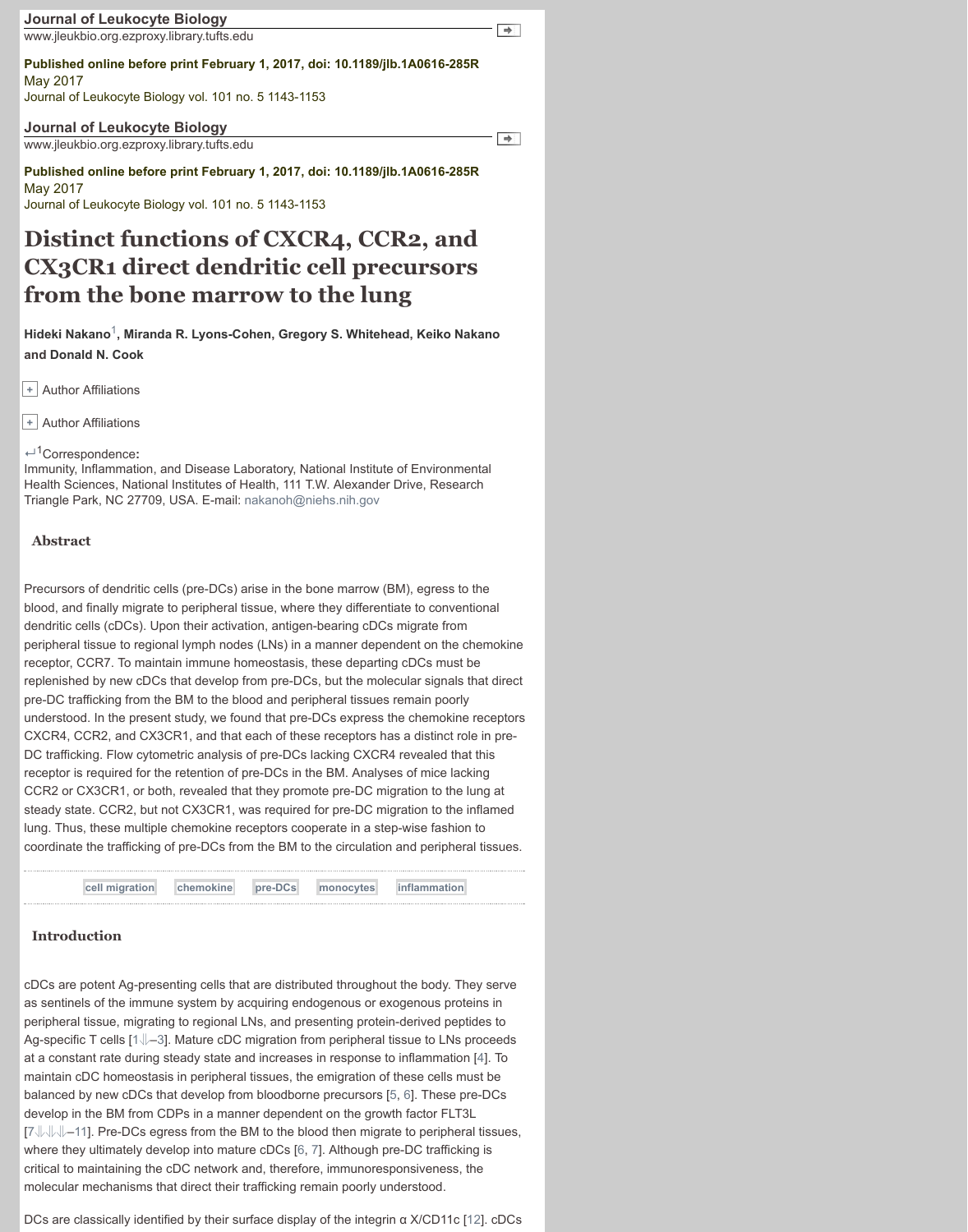and α M/CD11b (CD11bhi cDCs) [2, 31]. CD103+ cDCs in nonlymphoid organs are very similar to CD8<sup>+</sup> cDCs found in secondary lymphoid orga[ns](http://www.jleukbio.org.ezproxy.library.tufts.edu/content/101/5/1143.full#ref-2), [s](http://www.jleukbio.org.ezproxy.library.tufts.edu/content/101/5/1143.full#ref-7)[u](http://www.jleukbio.org.ezproxy.library.tufts.edu/content/101/5/1143.full#ref-8)[ch](http://www.jleukbio.org.ezproxy.library.tufts.edu/content/101/5/1143.full#ref-9) [as t](http://www.jleukbio.org.ezproxy.library.tufts.edu/content/101/5/1143.full#ref-10)he spleen and LNs [32, 33]. The number of mature cDCs in any tissue is determined by multiple factors, including recruitment of pre-DCs to that tissue, survival, proliferation, and differentiat[ion](http://www.jleukbio.org.ezproxy.library.tufts.edu/content/101/5/1143.full#ref-15) of those progenitors, and survival and cell death of the cDCs themselves. In the [pre](http://www.jleukbio.org.ezproxy.library.tufts.edu/content/101/5/1143.full#ref-13)[se](http://www.jleukbio.org.ezproxy.library.tufts.edu/content/101/5/1143.full#ref-14)nt study, we sought to identify the chemokines that govern pre-DC trafficking from the BM to the lung. Our studies revealed pre-DC trafficking is exquisitely controlled by the sequential induction and action of multiple chemokine receptors. CXCR4 acts to retain pre-DCs in the B[M,](http://www.jleukbio.org.ezproxy.library.tufts.edu/content/101/5/1143.full#ref-16) [CC](http://www.jleukbio.org.ezproxy.library.tufts.edu/content/101/5/1143.full#ref-17)[R](http://www.jleukbio.org.ezproxy.library.tufts.edu/content/101/5/1143.full#ref-18)[2](http://www.jleukbio.org.ezproxy.library.tufts.edu/content/101/5/1143.full#ref-19) [and](http://www.jleukbio.org.ezproxy.library.tufts.edu/content/101/5/1143.full#ref-20) CX3CR1 direct migration of pre-DCs to the lung at steady state, and CCR2 directs that migra[tion](http://www.jleukbio.org.ezproxy.library.tufts.edu/content/101/5/1143.full#ref-14) [du](http://www.jleukbio.org.ezproxy.library.tufts.edu/content/101/5/1143.full#ref-15)r[ing](http://www.jleukbio.org.ezproxy.library.tufts.edu/content/101/5/1143.full#ref-17) [infla](http://www.jleukbio.org.ezproxy.library.tufts.edu/content/101/5/1143.full#ref-21)mmation.

### **MATERIALS AND METHODS**

### **Mice**

C57BL/6J, *Ccr2−/−* (B6.129S4-*Ccr2tm1Ifc*/J), *Cd11cCre* (B6.Cg-Tg [*Itgax-cre*] *1-1Reiz/*J), CD45.1 (B6.SJL-*Ptprca Pepcb*/[Boy](http://www.jleukbio.org.ezproxy.library.tufts.edu/content/101/5/1143.full#ref-27)[J\)](http://www.jleukbio.org.ezproxy.library.tufts.edu/content/101/5/1143.full#ref-28), *[Cx](http://www.jleukbio.org.ezproxy.library.tufts.edu/content/101/5/1143.full#ref-29)cr4fl/fl* (B6.129P2-*Cxcr4tm2Yzo*/J), and *Rosa26Tomato* (B6.Cg-Gt*(ROSA)26Sortm9(CAG−tdTomato)H[ze](http://www.jleukbio.org.ezproxy.library.tufts.edu/content/101/5/1143.full#ref-30)*/J) were purchased from Jackson Laboratory (Bar Harbor, ME, USA). *Cx3cr1−/−* (B6.129-*Cx3cr1tm1Zm*) mice were purchased from Taconic Biosciences (Germantown, NY, USA) [34]. *Ccr7gfp* knock-in mice (C57BL/6-*Ccr7tm1/Dnc*/J) were generated previously in our laboratory [21]. *Ccr2−/ <sup>−</sup>Cx3cr1−/−* DKO mice were generated by crossing the *Ccr2−/−* and *Cx3cr1−/−* strains. CXCR4-CKO mice were g[en](http://www.jleukbio.org.ezproxy.library.tufts.edu/content/101/5/1143.full#ref-7)erated by crossing the *Cd11cCre* and *Cxcr4fl/fl* strains. For fate mapping of CD11c-producing cells, *Cd11cCre* mice were crossed with *Rosa26Tomato* mice. CD45.1 × CD45.2 F1 mice [we](http://www.jleukbio.org.ezproxy.library.tufts.edu/content/101/5/1143.full#ref-2)[re](http://www.jleukbio.org.ezproxy.library.tufts.edu/content/101/5/1143.full#ref-31) generated by crossing C57BL/6J (CD45.2) and CD45.1 mice. Mice were bred and housed in specific pathogen-free conditions at the [NIE](http://www.jleukbio.org.ezproxy.library.tufts.edu/content/101/5/1143.full#ref-32)[HS](http://www.jleukbio.org.ezproxy.library.tufts.edu/content/101/5/1143.full#ref-33) and used between 6 and 12 wk of age, in accordance with guidelines provided by the Institutional Animal Care and Use Committees.

### **Flow cytometric analysis**

Cells were diluted to  $1-2 \times 10^6/100$  µl and incubated with a nonspecific-binding blocking reagent cocktail of anti-mouse CD16/CD32 (2.4G2), normal mouse and rat serum (Jackson ImmunoResearch Laboratories, West Grove, PA, USA). Cell surface Ags were stained with fluorochrome allophycocyanin, APC-Cy7, Alexa Fluor 488, Alexa Fluor 647, Brilliant Violet 510, Brilliant Violet 605, Brilliant Ultra Violet 395, eFluor 450, eFluor 605 NC, FITC, PerCP-Cy5.5, or phycoerythrin- or biotin-conjugated Abs against mouse CD3 (145-2C11), CD4 (GK1.5 and RM4-5), CD8α (53-6.7), CD11b (M1/70), CD11c (N418 and HL3), CD19 (605), CD45R-B220 (RA3-6B2), CD45.1 (A20), CD45.2 (104), CD49b (DX5), CD88 (20/70), CD103 (M290), CD115 (AFS98), CD135 (A2F10), CD172a (P84), Ly-6A/E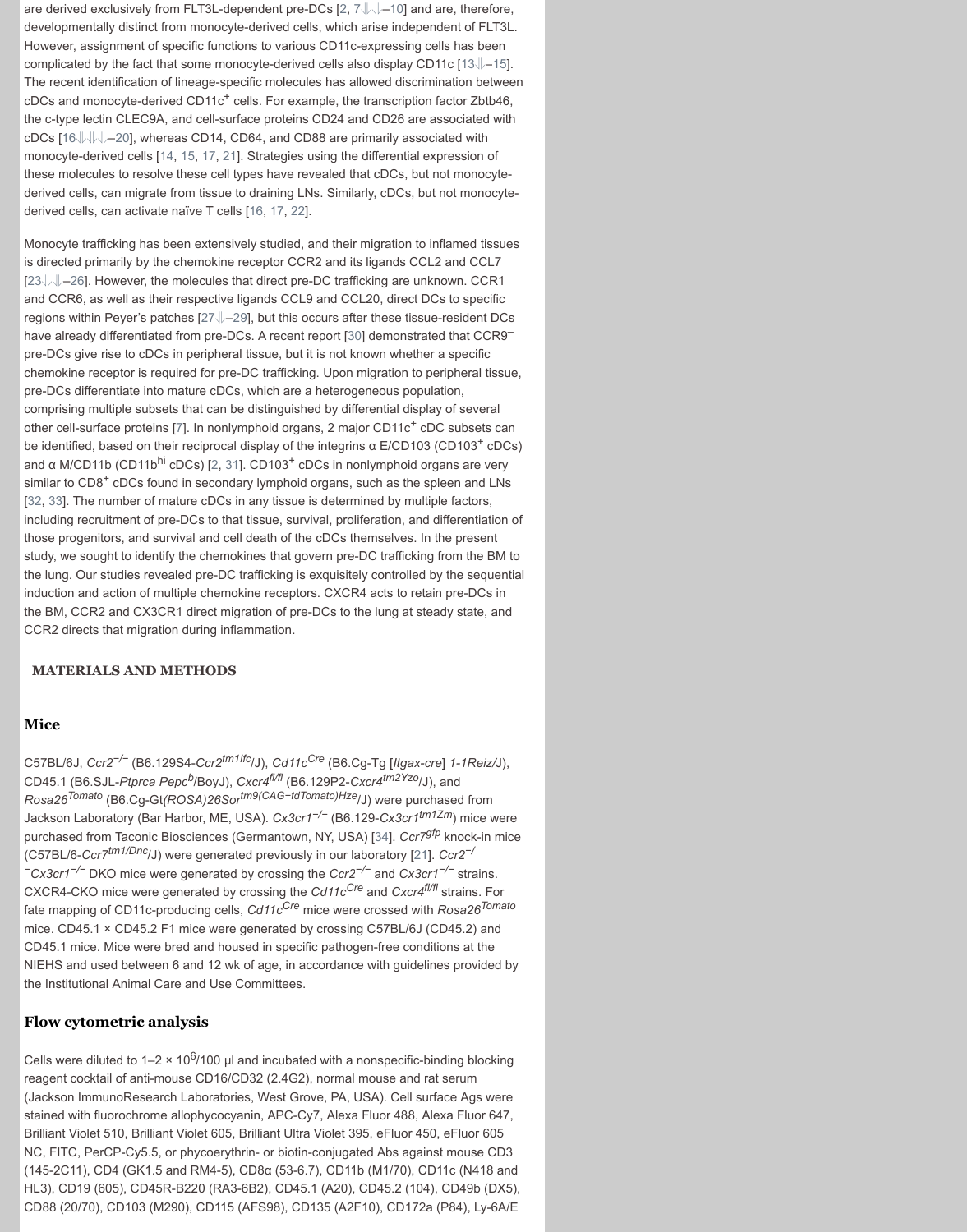tissues without digestion, and pre-DCs were enriched by gradient centrifugation using Histopaque. In some experiments, pre-DCs (B220−CD3−CD11b<sup>−</sup>CD11c+CD19<sup>−</sup>CD49b <sup>−</sup>CD135+CD172alow/intermediate (lo/int)I-A<sup>−</sup>Ly-6A/E−Ly-6G−TER119−) were purified using a magnet-activated cell sorter (AutoMACS, Miltenyi Biotec, Auburn, CA, USA) and an FACS ARIA-II cell sorter (BD Bioscience), as previously described [11, 17]. Purity was consistently >95%.

# **Chemotaxis assay**

BM cells were suspended in complete RPMI-10 (1  $\times$  10<sup>6</sup>/100 µl) and added to the upper well of a transwell support (pore size, 5.0 µm) on a 24-well plate containing various concentrations of recombinant mouse CCL2 (R&D Systems). After a 2-h incubation at  $37^{\circ}$ C in a CO<sub>2</sub> incubator, cells were collected from the bottom well, stained with Abs, and analyzed by flow cytometry.

### **Mixed BM competition assay**

To generate mixed BM chimera mice, BM cells were prepared from CD45.1 WT and CD45.2 KO mice, mixed at a ratio of 1:1, and  $1 \times 10^7$  total cells injected i.v. into sexmatched, γ-ray (9 Gy)-irradiated CD45.1 × CD45.2 F1 mice. Following euthanasia and perfusion of the lungs 4–8 wk after BM transplantation, genotype-specific pre-DCs or cDCs in the lung and BM were evaluated by flow cytometry using anti-CD45.1 and [CD](http://www.jleukbio.org.ezproxy.library.tufts.edu/content/101/5/1143.full#ref-37)45.1 mAbs, and the abundance of lung pre-DCs or cDCs derived from WT and KO donors was normalized to BM pre-DCs of the same genotype as follows: percentage of lung pre-DCs/percentage BM pre-DCs and percentage of lung cDCs/percentage of BM pre-DCs.

# **In vivo pre-DC migration assay**

BM cells were prepared from *Cd11c<sup>Cre</sup>Rosa26<sup>Tomato</sup>* mice 7[–9](http://www.jleukbio.org.ezproxy.library.tufts.edu/content/101/5/1143.full#ref-11) [d af](http://www.jleukbio.org.ezproxy.library.tufts.edu/content/101/5/1143.full#ref-17)ter transplant of FLT3L-producing B16 melanoma cells [38]. Pre-DCs were purified from the BM and injected into the tail vein of splenectomized C57BL/6 mice  $(3.5 \times 10^6 \text{ cells/recipient})$ . Some recipient mice were given 0.1 µg LPS into the airway 1 h before the pre-DC transfer. Recipient mice were euthanized 12 h after pre-DC injection, and lung slices of the right superior lobe were made using a precision-cut tissue slicer VF-300 Compresstome (Precisionary Instruments, Greenville, NC, USA) at 150 µm thickness without perfusion, as previously described [39]. The slices were stained with Alexa Fluor 647-conjugated anti–E-cadherin (clone DECMA-1; eBioscience) and FITC-conjugated anti-CD31 Abs (clone 390; BD Bioscience) and analyzed using a multiphoton laserscanning microscope Zeiss 880 (Carl Zeiss, Thornwood, NY, USA) and Zen software (Bitplane, Concord, MA, USA).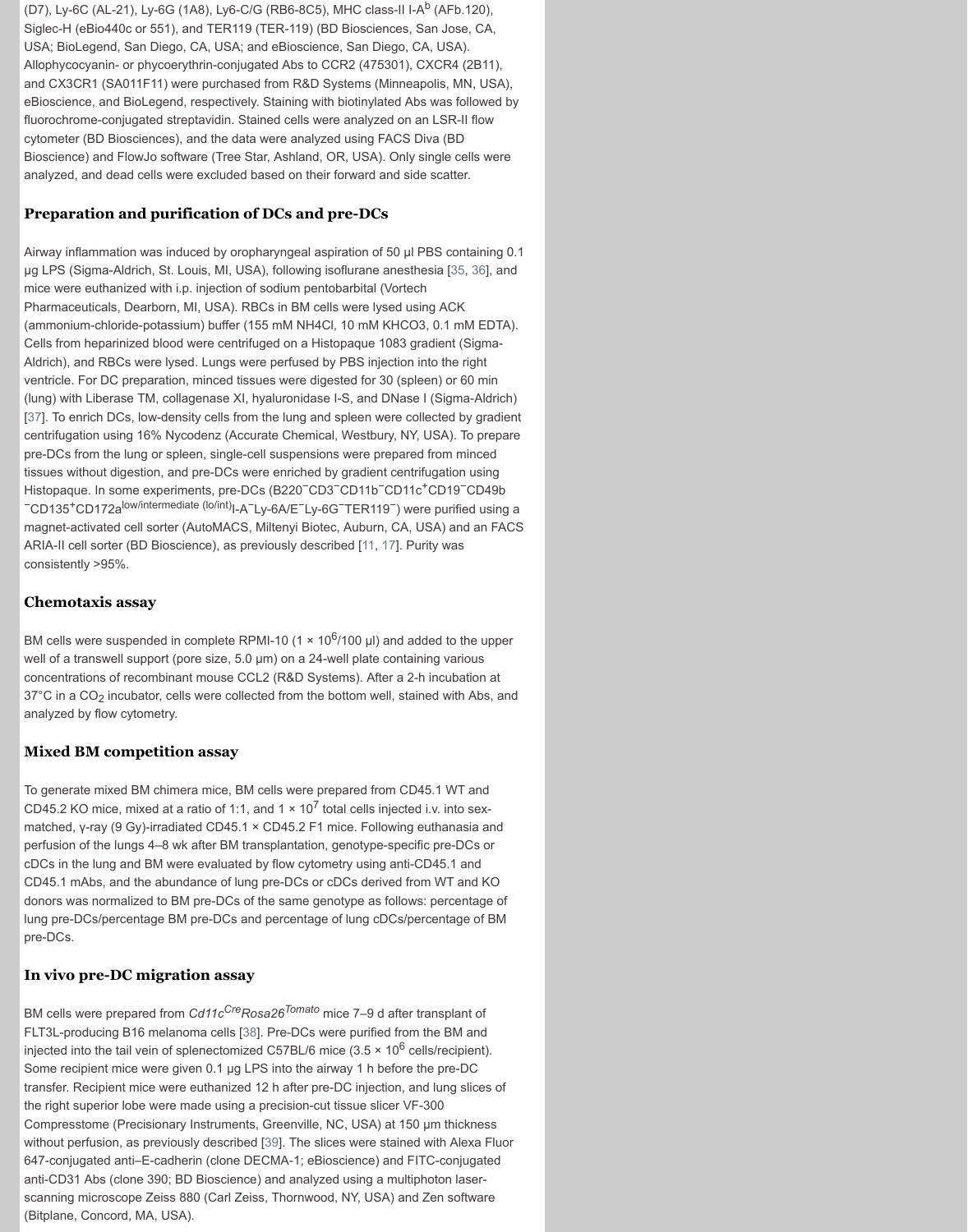from mouse BM (**Fig. 1A**) and measured mRNAs encoding 20 different chemokine receptors. In parallel, we also measured chemokine receptor expression in mature splenic DCs. As previously reported [32, 40], splenic DCs expressed *Ccr7* and *Xcr1*, whereas pre-DCs expressed high amounts of *Ccr2* and *Cxcr4* and moderate amounts of *Cx3cr1* (Fig. 1B). Flow cytometric analyses using specific Abs against CXCR4, CCR2, and CX3CR1 confirmed that these receptors are displayed on pre-DCs from WT mice (Fig. 1C and D).



**Figure 1.** Chemokine receptor expression by pre-DCs.

(A) Gating strategy for purifying pre-DCs. (B) Chemokine receptor expression in purified BM pre-DCs and in CD11c<sup>+</sup> splenic DCs, as measured by quantitative PCR. The expression levels were normalized to *Gapdh* expression. Means ± SEM are shown. (C and D) Chemokine receptor display on

pre-DCs. (C) Staining by anti-CXCR4 mAbs (black line) or rat  $\log_{2b}$  isotype control (shaded gray area) by flow cytometry. (D) Surface display of CCR2 and CX3CR1 on BM pre-DCs from WT mice (black line) or gene-targeted mice lacking those receptors (gray shaded area). The percentage of receptorpositive cells within the population is indicated. Results shown are from 1 of [3](http://www.jleukbio.org.ezproxy.library.tufts.edu/content/101/5/1143.full#ref-11) experiment[s yieldin](http://www.jleukbio.org.ezproxy.library.tufts.edu/content/101/5/1143.full#F1)g similar results.

# **CXCR4 retains pre-DCs in the BM**

[CCR2 is required for the mobilization of monocytes from the BM to the blood at a steady](http://www.jleukbio.org.ezproxy.library.tufts.edu/content/101/5/1143.full#F1) state and during inflammation [24, 41], but a role for this receptor in pre-DC biology has not, to our knowledge, been reported. We therefore tested whether CCR2 deficiency affects the number of pre-DCs in the BM, where these cells differentiate from their progenit[or CDPs \[6\]. We found that BM of W](http://www.jleukbio.org.ezproxy.library.tufts.edu/content/101/5/1143/F1.expansion.html)T and *Ccr2−/−* mice contained similar numbers of pre-DCs (**Fig. 2A**). This result indicates that CCR2 is dispensable for the development of pre-DCs. Likewise, WT and *Cx3cr1−/−* mice also had similar numbers of pre-DCs in their BM, ruling out a requirement for CX3CR1 in pre-DC development (Fig. 2A).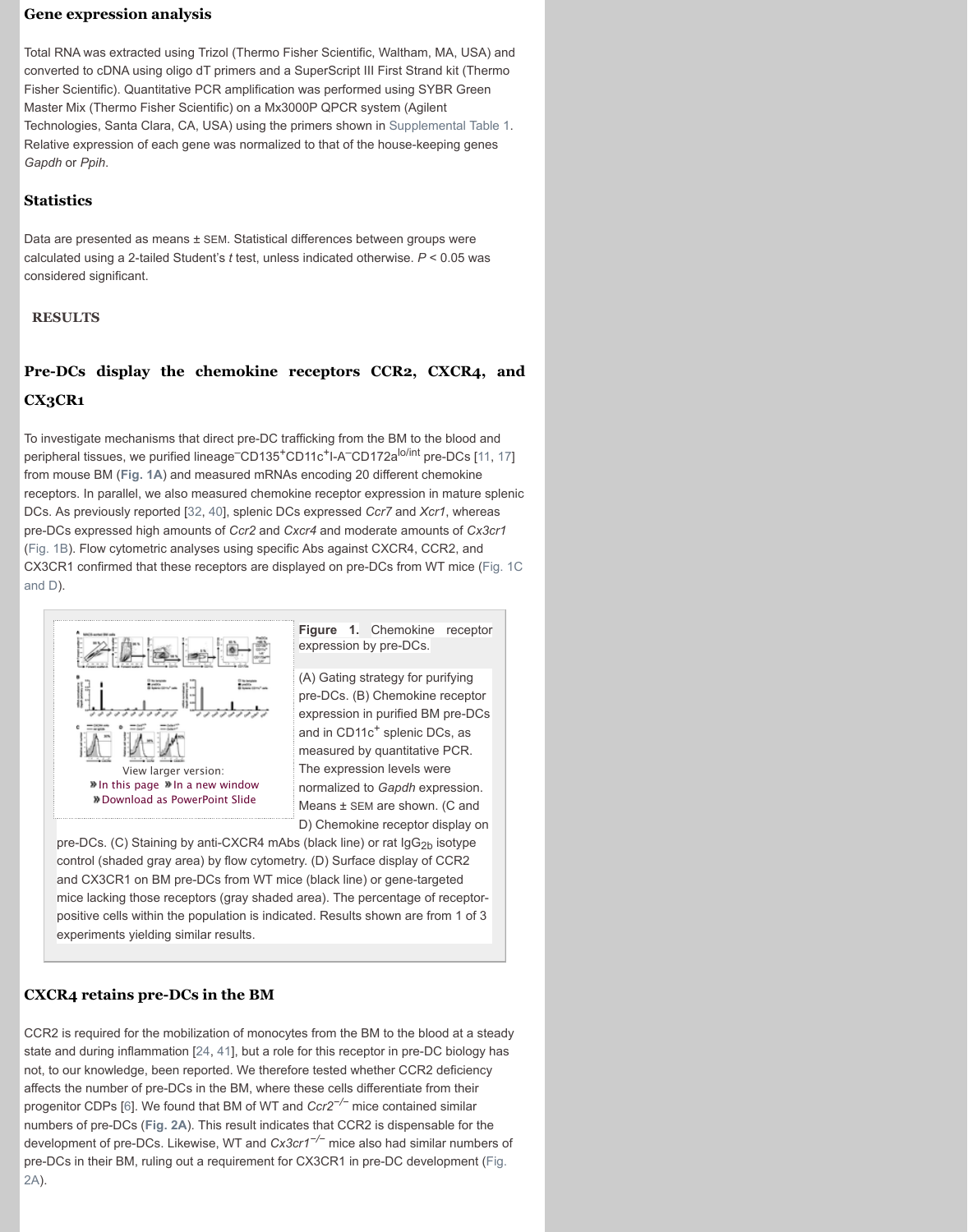a *loxP*-flanked (floxed) *Cxcr4* gene (*Cxcr4fl*) [46]. Analysis of BM from the resulting *Cd11cCreCxcr4fl/fl* mice revealed that pre-DCs were dramatically decreased compared with their counterparts in *Cxcr4<sup>f//f|</sup>* control mice (Fig. 2A). This finding suggests that a CXCR4-[dependent signal is critical for maint](http://www.jleukbio.org.ezproxy.library.tufts.edu/content/101/5/1143/F2.expansion.html)aining the number of pre-DCs in the BM by contributing to their development, expansion, or retention. We hypothesized that a requirement of CXCR4 for pre-DC development or expansion in BM would lead to reduced numbers of pre-DCs in the circulation of the *Cd11c<sup>Cre</sup>Cxcr4<sup>f//fl</sup>* mice, whereas a requirement of CXCR4 for pre-DC retention in BM would result in an increased number of circulating pre-DCs. We, therefore, analyzed pre-DCs in the blood, spleen, and lung. Compared with *Cxcr4fl/fl* control mice, *Cd11cCreCxcr4fl/fl* animals had significantly greater numbers of pre-DCs in the blood and spleen (Fig. 2B). Standard enzymatic digestion of the lung de[creased FLT3 display on the ce](http://www.jleukbio.org.ezproxy.library.tufts.edu/content/101/5/1143/F2.expansion.html)ll surface, thereby confounding our analysis of pre-DCs (S[upplemental Fig. 1A and B\). Ho](http://www.jleukbio.org.ezproxy.library.tufts.edu/powerpoint/101/5/1143/F2)wever, FLT3 was retained on the cell surface of cells in minced, but undigested, lung tissue, and using that approach, we found that pre-DC numbers were greater in lungs of *Cd11cCreCxcr4fl/fl* mice compared with *Cxcr4fl/fl* mice (Fig. 2B). Together, these results suggest that CXCR4 is required for pre-DC retention in the BM but is dispensable for the development of those cells and for their accumulation in peripheral tissues.

# **CCR7 is dispensable [fo](http://www.jleukbio.org.ezproxy.library.tufts.edu/content/101/5/1143.full#ref-42)r pre-DC trafficking**

CCR7 directs the migration of mature, a[ctiv](http://www.jleukbio.org.ezproxy.library.tufts.edu/content/101/5/1143.full#ref-43)ated cDCs from peripheral tissue through the lymphatics to re[gio](http://www.jleukbio.org.ezproxy.library.tufts.edu/content/101/5/1143.full#ref-44)[nal](http://www.jleukbio.org.ezproxy.library.tufts.edu/content/101/5/1143.full#ref-45) LNs [21, 47-49]. *Ccr7* expression in CDPs has been reported [43], suggesting that this receptor might also contribute to pre-DC trafficking. Although we did not detect *Ccr7* mRNA expression in pre-DCs isolated from mouse BM (Fig. 1B), we nonetheless tested the function of CCR7 in t[his](http://www.jleukbio.org.ezproxy.library.tufts.edu/content/101/5/1143.full#ref-46) regard. Analysis of *Ccr7* expression using *Ccr7gfp* reporter (*Ccr7gfp/+* heterozygous) mice [21] revealed that, although GFP+ cells could be found in the blood of the reporter mice[, there w](http://www.jleukbio.org.ezproxy.library.tufts.edu/content/101/5/1143.full#F2)ere very few  $GFP<sup>+</sup>$  cells in the BM. Moreover, almost no pre-DCs in BM or blood were GFP<sup>+</sup> (Fig. 3A), suggesting that CCR7 does not have a major role in directing pre-DC trafficking. In support of that result, the numbers of pre-DCs in the BM, spleen, and lung were similar in WT and CCR7 deficient (*Ccr7gfp/gfp*) mice (Fig. 3B). These results demonstrate that CCR7 is dispensable for pre-DC development in the BM, for mobilization to the blood, and for migration to peripheral tissues.

**Figure 3.** CCR7 is dispensable for pre-[DC seed](http://www.jleukbio.org.ezproxy.library.tufts.edu/content/101/5/1143.full#F2)ing in the lung.

(A) [CCR7-GFP reporter fluoresc](http://www.jleukbio.org.ezproxy.library.tufts.edu//lookup/suppl/doi:10.1189/jlb.1A0616-285R/-/DC1)ence in pre-DCs (solid line) and in total cells (dashed line) from the BM or blood of *Ccr7gfp/+* mouse. Percentages of CCR7-GFP<sup>+</sup> cells are indicated. (B) Pre-DC numbers in the BM, spleen, and perfused lung of CCR7-deficient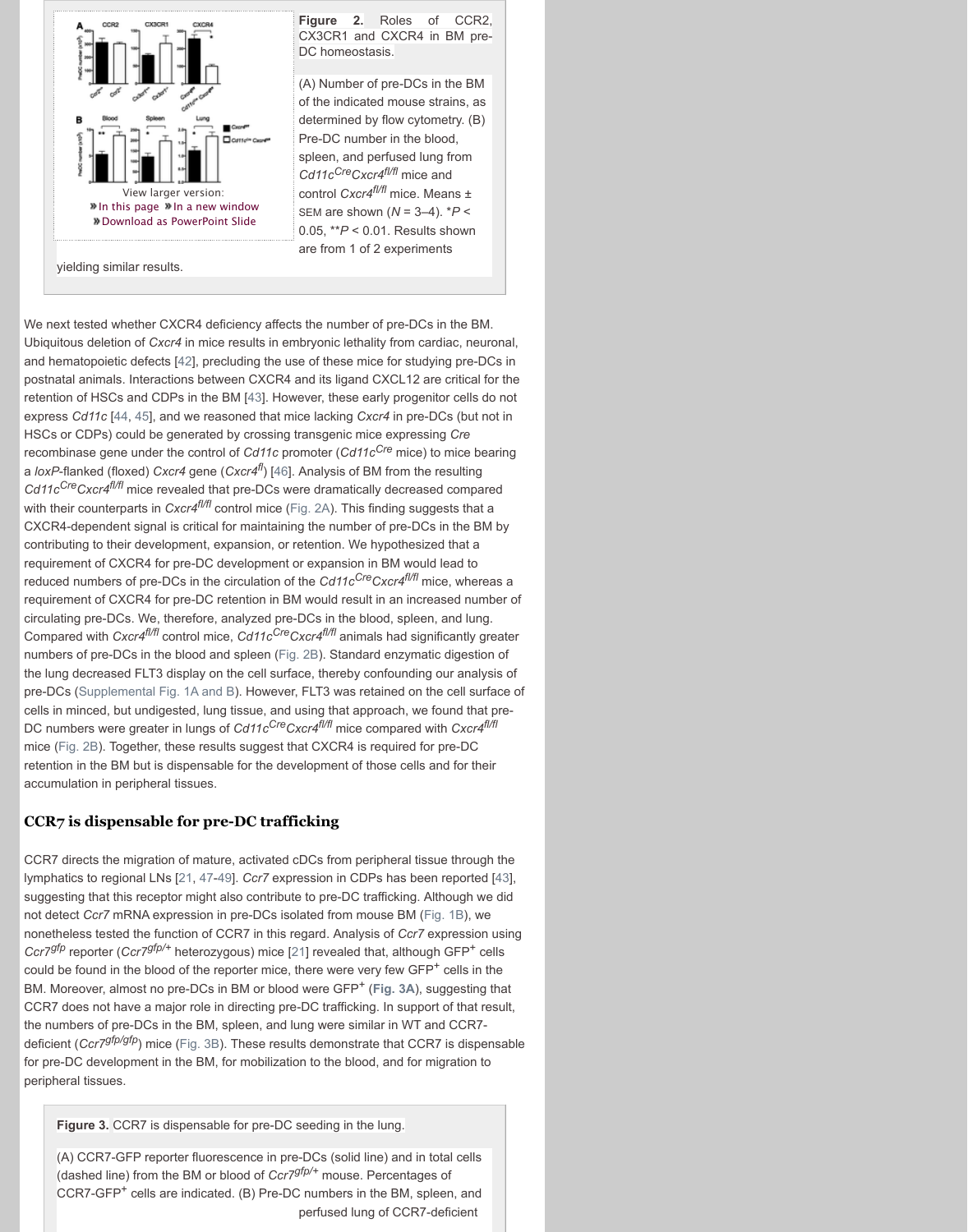either of the single-KO mice in any tissue tested (Fig. 4B and 4D), but pre-DCs were significa[ntly decreased in the lungs of DKO m](http://www.jleukbio.org.ezproxy.library.tufts.edu/content/101/5/1143/F3.expansion.html)ice (Fig. 4F). Pre-DC numbers in the BM and spleen were similar in WT and DKO mice, and although there was a trend toward fewer pre-DCs in the blood of DKO mice compared with WT mice, that difference was not statistically significant (Fig. 4F). These data suggest that at a steady state, CCR2 and CX3CR1 have compensatory roles in the accumulation of pre-DCs in the lung.



**Figure 4.** CCR2 and CX3CR1 promote pre-DC accumulation in the lung.

(A) Representative histograms of pre-DCs from the blood, spleen, and lung were stained with anti-CCR2 mAb (solid line) or rat  $\lg G_{2b}$ isotype control (shaded). Percentages of positive cells are indicated. (B) Number of pre-DCs in the blood, spleen, and perfused lungs of CCR2-sufficient or -

deficient mice at steady [state.](http://www.jleukbio.org.ezproxy.library.tufts.edu/content/101/5/1143.full#F1) (C) Representative histograms of pre-DCs from the blood, spleen, and lung stained with anti-CX3CR1 mAb (solid line) or rat  $\log G_{2a}$  isotype con[trol \(shade](http://www.jleukbio.org.ezproxy.library.tufts.edu/content/101/5/1143.full#F4)d). (D) Number of pre-DCs in the blood, spleen, and perfused lungs of CX3CR1-sufficient or -deficient mice at steady state. (E) Represent[ativ](http://www.jleukbio.org.ezproxy.library.tufts.edu/content/101/5/1143.full#ref-34)e contour plots of splenic pre-DCs from WT or *Ccr2−/ <sup>−</sup>Cx3cr1−/−* DKO mice stained with anti-CCR2 and -CX3CR1 mAbs. (F) Number of pre-DCs in the BM, blood, splee[n, and p](http://www.jleukbio.org.ezproxy.library.tufts.edu/content/101/5/1143.full#F4)erfu[sed](http://www.jleukbio.org.ezproxy.library.tufts.edu/content/101/5/1143.full#F4) lungs of WT and *Ccr2−/−Cx3cr1−/−* DKO mice at steady state[. Means](http://www.jleukbio.org.ezproxy.library.tufts.edu/content/101/5/1143.full#F4) ± SEM are shown (*N* = 3– 6). \*\*\**P* < 0.001. Results shown are from 1 of 2 experiments yielding similar results.

In view of a previous report showing that pre-DCs can proliferate in peripheral tissues [11], we considered the possibility that these cells might proliferate more in *Ccr2−/−* or *Cx3cr1−/ <sup>−</sup>* mice than in WT mice, thereby masking the individual roles of these receptors in pre-DC recruitment to the lung. To address that, we performed a sensitive pre-DC competition assay. Donor BM cells from WT (CD45.1) and KO (CD45.2) mice were mixed at a 1:1 ratio and adoptively transferred into irradiated CD45.1 × CD45.2 F1 recipient mice (**Fig. 5A**). The frequencies of donor pre-DCs in the lungs of recipient mice were assessed by flow cytometry and normalized to the number of pre-DCs in the BM (Fig. 5B). Almost no endogenous CD45.1<sup>+</sup>CD45.2<sup>+</sup> double-positive pre-DCs were observed in the lungs or BM of recipient animals, indicating that recipient pre-DCs were nearly completely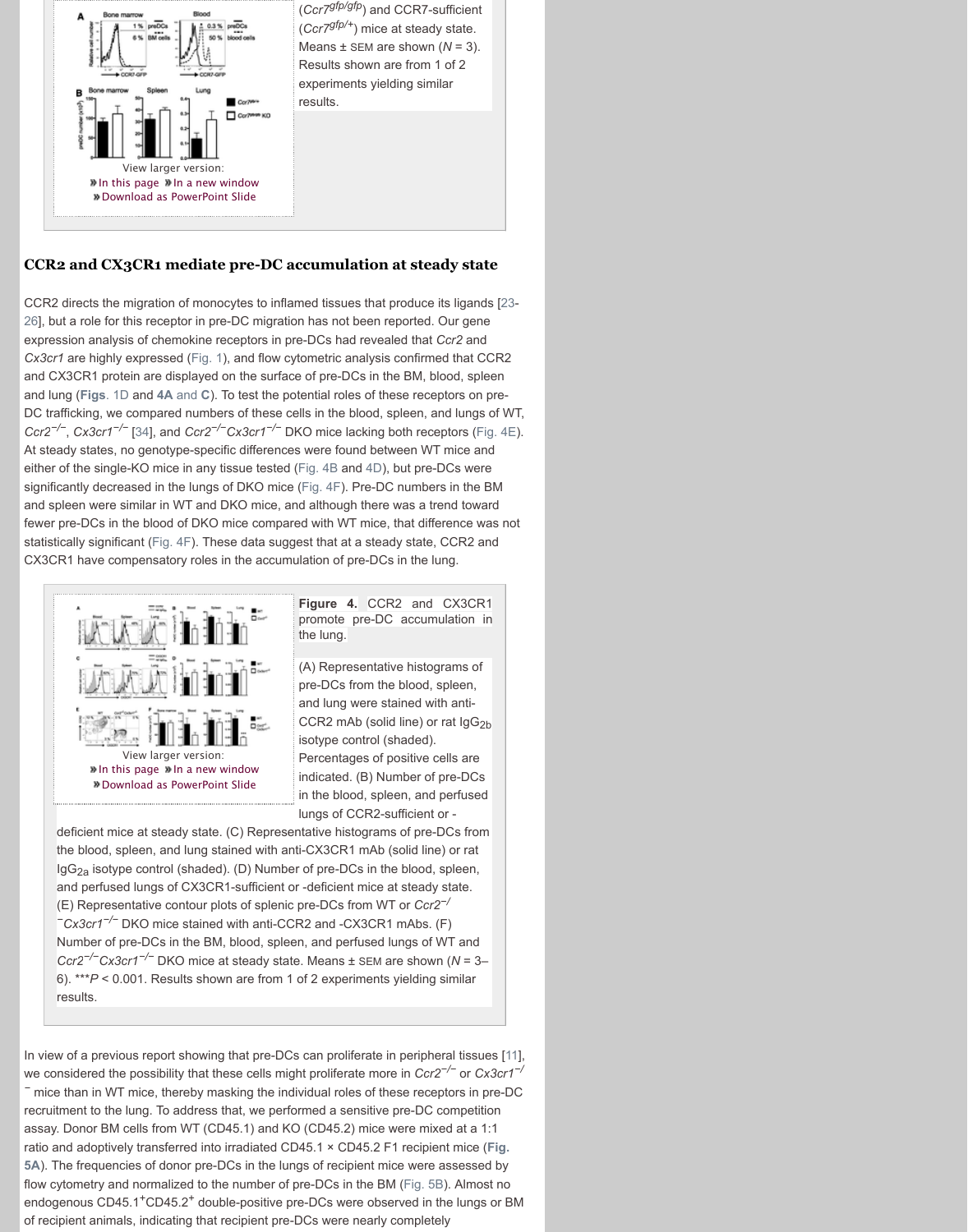CD45.1 × CD45.2 F1 recipient mice. pre-DCs in the BM and lungs from the recipient mice were analyzed by flow cytometry. (B) Representative contour plots of pre-DCs in the BM and lungs of mice receiving mixed BM don[or cells](http://www.jleukbio.org.ezproxy.library.tufts.edu/content/101/5/1143.full#F5) from WT and *Ccr2−/−Cx3cr1−/<sup>−</sup>* DKO mice. Percentage of pre-DCs derived from WT or DKO BM displaying CD45.1 or CD45.2 on their surface, respectively, is s[hown. \(C](http://www.jleukbio.org.ezproxy.library.tufts.edu/content/101/5/1143.full#F5)–E) Effect of CCR2 and CX3CR1 on the ability of pre-DCs to competitively repopulate [lun](http://www.jleukbio.org.ezproxy.library.tufts.edu/content/101/5/1143.full#F5)gs of irradiated recipient mice. Shown are percentages of WT- and KOderived pre-DCs in the BM and lungs of reci[pient mic](http://www.jleukbio.org.ezproxy.library.tufts.edu/content/101/5/1143.full#F5)e (left); and lung pre-DCs of each genotype normalized to pre-DCs of that same genotype in recipient BM (right). Means ± SEM are shown (*N* = 4). \*\**P* < 0.01, \*\*\**P* < 0.001. Results shown are from 1 of 2 experiments yielding similar results.

# **Mature cDCs accumulation in the lungs of mice lacking CCR2 and CX3CR1**

Because pre-DCs differentiate to cDCs after migration from the blood to peripheral tissue, we analyzed the numbers of mature cDCs in the lungs of mice lacking CCR2 or CX3CR1 or both. [To restrict our analyses to pre-DC–d](http://www.jleukbio.org.ezproxy.library.tufts.edu/content/101/5/1143/F5.expansion.html)erived cDCs, we excluded CD88<sup>hi</sup> macrophages (formerly called monocyte-derived DCs) and Ly-6C<sup>+</sup> monocytes from our gate of CD11c<sup>+</sup>I-A<sup>+</sup> lung cells [17]. In mice receiving mixtures of WT and *Ccr2<sup>-/−</sup>* BM, Ccr2<sup>−/−</sup> BM[-](http://www.jleukbio.org.ezproxy.library.tufts.edu/content/101/5/1143/F5.expansion.html)[derived DCs were underrepre](http://www.jleukbio.org.ezproxy.library.tufts.edu/powerpoint/101/5/1143/F5)[s](http://www.jleukbio.org.ezproxy.library.tufts.edu/content/101/5/1143/F5.expansion.html)ented in both CD11b<sup>hi</sup> and CD103<sup>+</sup> cDCs subsets compared with their WT counterparts (**Fig. 6A**), in agreement with our finding that *Ccr2*−/− pre-DCs are also decreased in the lungs of mixed BM chimera mice (Fig. 5C). In mice receiving mixtures of WT and *Cx3cr1*−/− BM cells, CD11bhi cDCs derived from *Cx3cr1*−/− donor BM cells were modestly, but significantly, decreased compared with those derived from WT donors, whereas no genotype-specific differences were seen for CD103+ cDCs (Fig. 6B). In mice receiving mixtures of WT and *Ccr2*−/−*Cx3cr1*−/− DKO BM, the numbers of mature CD11b<sup>hi</sup> and CD103<sup>+</sup> cDCs derived from *Ccr2<sup>-/-</sup>Cx3cr1<sup>-/-</sup>* DKO BM cells were markedly decreased compared with those derived from their WT counterparts (Fig. 6C). Thus, the homeostasis of mature cDCs in the lung at a steady state is directly influenced by pre-DC accumulation, which is, in turn, directed by CCR2 and CX3CR1.



**Figure 6.** CCR2- and CX3CR1 dependent cDC accumulation in the lung.

Relative abundance of WT- and KO-derived CD11bhi cDCs and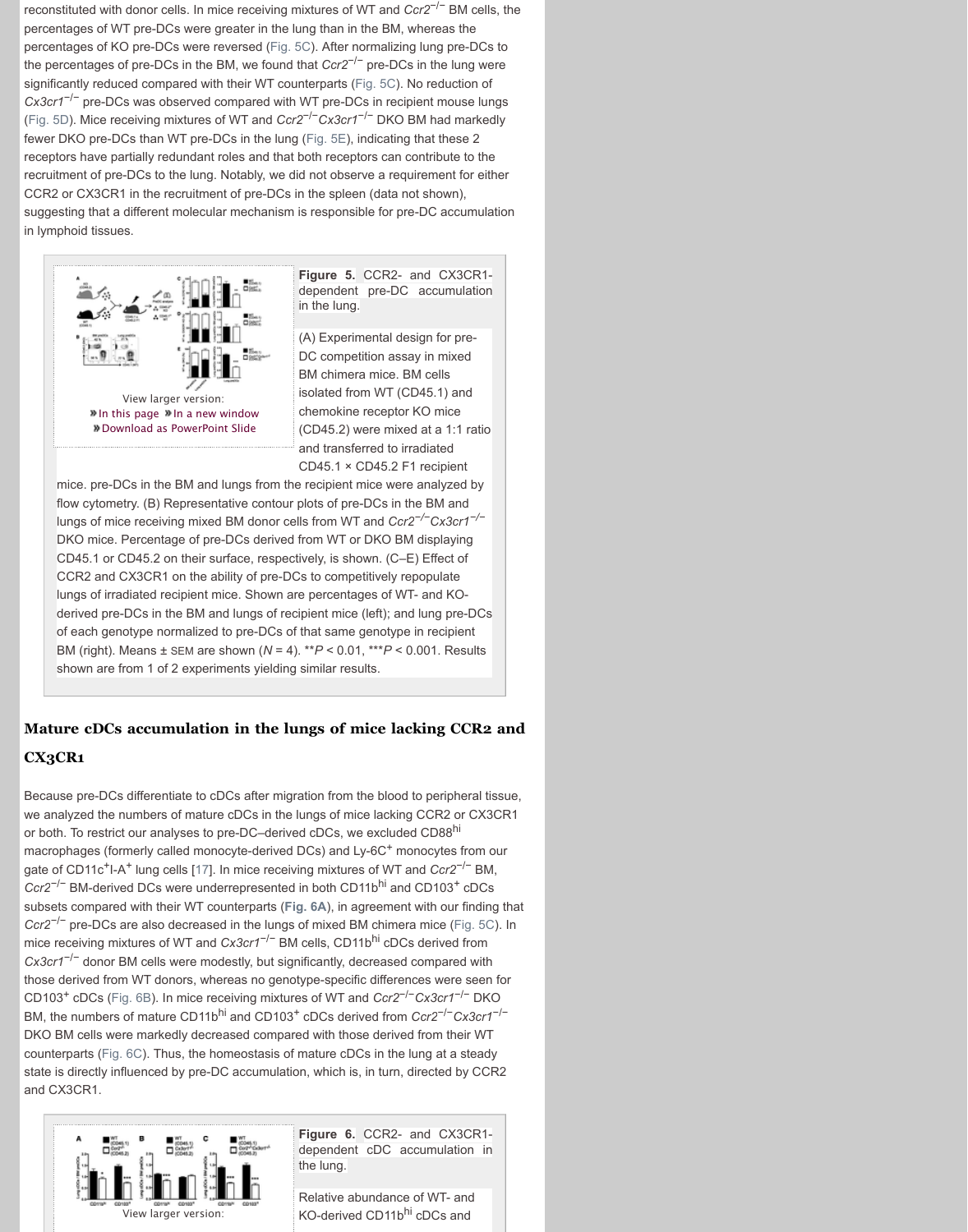after LPS in[halation, but the same treatme](http://www.jleukbio.org.ezproxy.library.tufts.edu/content/101/5/1143/F6.expansion.html)nt failed to increase pre-DC numbers in *Ccr2−/<sup>−</sup>* mouse lung[s \(Fig. 7D and E\). These resul](http://www.jleukbio.org.ezproxy.library.tufts.edu/powerpoint/101/5/1143/F6)ts suggest that CCR2 and its ligands have a major role in the recruitment of pre-DCs to the inflamed lung, whereas CX3CR1 is dispensable.



**Figure 7.** CCR2-dependent pre-DC accumulation in the inflamed lung.

(A) Number of pre-DCs in lungs of C57BL/6 mice at steady state and 16 h after LPS inhalation (*N* = 3). (B) mRNA for *Cxcl12*, *Ccl2*, *Ccl7*, and *Cx3cl1* normalized to *Ppih* mRNA in whole lungs at the

indicated times after LPS inhalation. Values shown represent the fold increase com[pared wi](http://www.jleukbio.org.ezproxy.library.tufts.edu/content/101/5/1143.full#F7)th baseline (0 h) (*N* = 3). (C) Dose–response of pre-DCs to CCL2 as measured in a transwell chemotaxis assay. Shown are the perc[entages](http://www.jleukbio.org.ezproxy.library.tufts.edu/content/101/5/1143.full#F7) of pre-DCs migrating from the top to bottom wells at the indicated concentration of CCL2. (D) Number of pre-DCs in the BM, blood, and lungs of CCR2 suffi[cient or](http://www.jleukbio.org.ezproxy.library.tufts.edu/content/101/5/1143.full#F7) -deficient mice at steady state and 16 h after LPS inhalation. (E) Number of pre-DCs in the perfused lungs from CX3CR1-sufficient or -deficient mice at steady state and 16 h after LPS inhalation. Means ± SEM are shown (*N* = 3). #*P* = 0.06, \**P* < 0.05, \*\**P* < 0.01, \*\*\**P* < 0.001. Result[s shown](http://www.jleukbio.org.ezproxy.library.tufts.edu/content/101/5/1143.full#F7) are from 1 of 2 experiments yielding similar results.

# **Localization of pre-DCs in the lung during inflammation**

In the inflamed lung, CCL2 is produced by multiple cell types, including vascular endothelial cells, airway epithelial cells, smooth muscle cells, and alveolar macrophages [50, 51]. However, it is not known where in the lung pre-DCs localize upon extravasation from the vasculature. To study this, we purified pre-DCs from BM of *Cd11cCre Rosa26Tomato* mice and transferred the cells into splenectomized C57BL/6 mice. Adoptivel[y transferred pre-DCs, identifiable b](http://www.jleukbio.org.ezproxy.library.tufts.edu/content/101/5/1143/F7.expansion.html)y their red fluorescence (TdTomato), were readily detected in precision-cut lung slices by confocal microscopy. Although some TdTomato<sup>+</sup> [pre-DCs were seen in close as](http://www.jleukbio.org.ezproxy.library.tufts.edu/content/101/5/1143/F7.expansion.html)sociation with alveolar walls throughout the lung at a ste[ady state \(](http://www.jleukbio.org.ezproxy.library.tufts.edu/powerpoint/101/5/1143/F7)**Fig. 8A–C**), many more pre-DCs were observed in lungs of LPStreated recipients (Fig. 8D-F). The latter animals displayed an accumulation of pre-DCs in the vascular endothelium, subendothelial area (Fig. 8F), and subpleural areas (Fig. 8D). Pre-DCs in close proximity to alveolar walls were also increased, and some pre-DCs were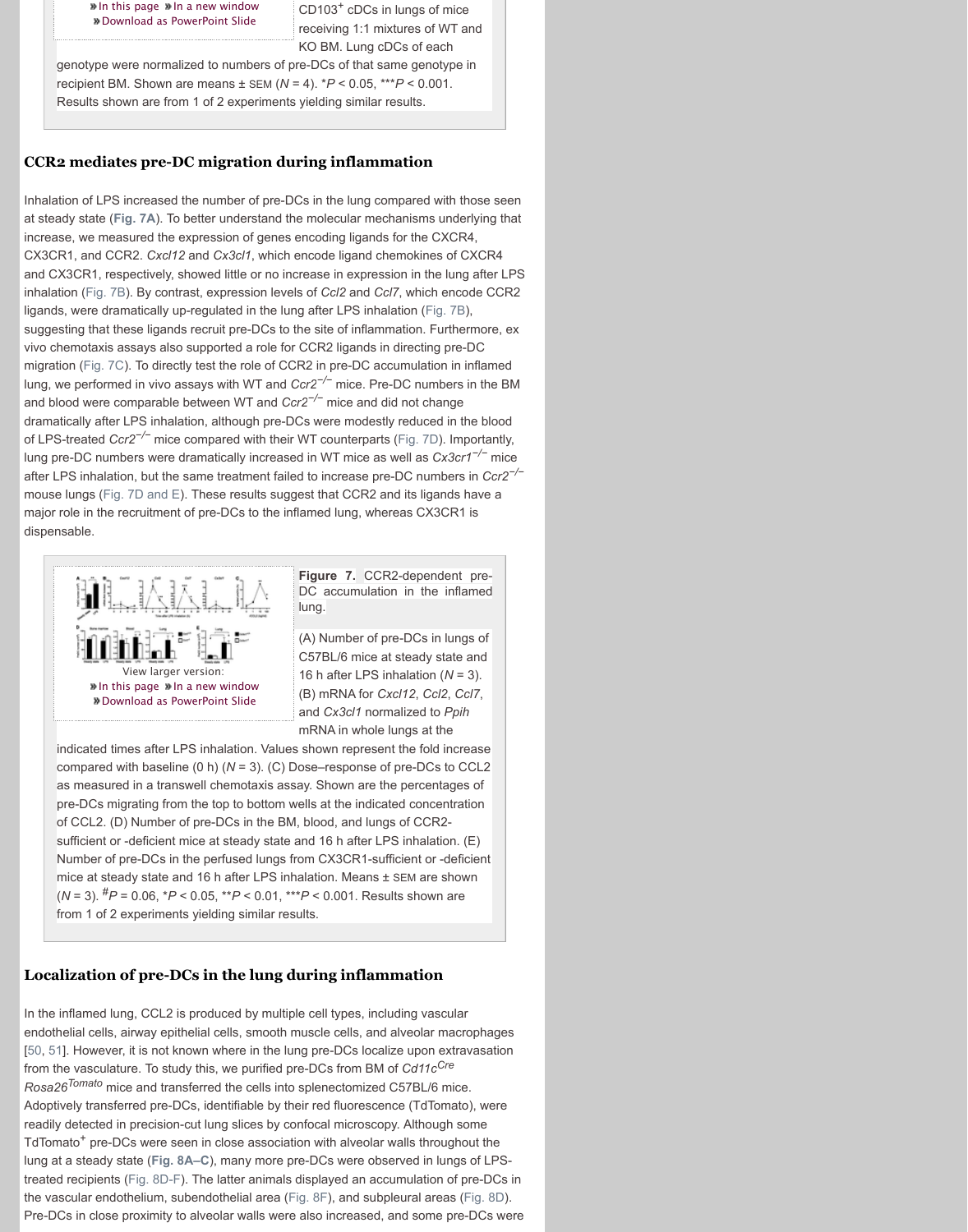reduces the number of cDCs in the l[ung, an](http://www.jleukbio.org.ezproxy.library.tufts.edu/content/101/5/1143.full#F8)d that migration is accelerated during inflammation. To maintain immune homeostasis, emigration of cDCs from the lung must be balanced by a commensurate recruitment to the lung of pre-DCs that can differentiate into new cDCs. The present study sought to identify molecular mechanisms that control that important event. We found that 3 different chemokine receptors—CXCR4, CCR2, and CX3CR1[—coordinate pre-DC trafficking and](http://www.jleukbio.org.ezproxy.library.tufts.edu/content/101/5/1143/F8.expansion.html) accumulation. Analysis of mice lacking CXCR4 in *Cd11c*-expressing cells revealed that CXCR4 functions to retain pre-DCs in the BM. CXCR4 and its ligand CXCL12 have been previously shown to act as retention factors for HSCs and CDPs in the BM [43], but a role for CXCR4 in pre-DC localization has not, to our knowledge, been reported. Because HSCs and CDPs lack *Cd11c* expression [44, 45], use of *Cd11c<sup>cre</sup>Cxcr4<sup>f|/f|</sup>* CKO mice to restrict CXCR4 deficiency to *Cd11c*-expressing cells ensured that our findings for pre-DCs did not simply reflect the abnormaliti[es of their progenitors.](http://www.jleukbio.org.ezproxy.library.tufts.edu/content/101/5/1143/F8.expansion.html)

In pre-DC competition assays, *Ccr2−/−* pre-DCs were underrepresented compared with their WT counterparts in the lungs of irradiated BM chimera mice, indicating that CCR2 contributes to pre-DC accumulation in the lung. Paradoxically, however, intact WT and *Ccr2−/−* mice had similar numbers of pre-DCs in the lung. One explanation to account for both observations is that increased proliferation of pre-DCs in the lungs of *Ccr2−/−* mice can compensate for impaired migration of those cells to that organ. Interestingly, however, pre-DCs in intact *Ccr2−/−Cx3cr1−/−* DKO mice were markedly reduced compared with those in WT mice, indicating that increased local proliferation in DKO mice cannot fully restore the numbers of pre-DCs to the levels seen in WT mice. It is possible that one of these two chemokine receptors is primarily involved in recruitment and that the other primarily controls proliferation or survival in the lung. Additional studies will be required to test those possibilities.

Recently, Schlitzer et al. [52] reported that Siglec-H<sup>lo</sup> pre-DCs can be categorized according to their display levels of Ly-6C. They found that Ly-6C<sup>hi</sup> pre-DCs display relatively high levels of CCR2 and give rise to CD11b<sup>hi</sup> cDCs, whereas Ly-6C<sup>lo</sup> pre-DCs display CX3CR1 and give rise to CD103<sup>+</sup> cDCs. Our observation that CD11b<sup>hi</sup> and CD103+ cDC subsets were both dependent on CCR2 in pre-DC competition assays suggests that CCR2 has a functional role in the accumulation of precursors of both DC subsets. Thus, a minor population of  $CCR2<sup>+</sup>Ly-6C<sup>lo</sup>$  pre-DCs might give rise to  $CD103<sup>+</sup>$ cDCs. Alternatively, CD103<sup>+</sup> cDC prec[urs](http://www.jleukbio.org.ezproxy.library.tufts.edu/content/101/5/1143.full#ref-43)ors displaying CCR2 at low levels might increase their display of CCR2 in a tissue-specific manner as they mature. Our observation [tha](http://www.jleukbio.org.ezproxy.library.tufts.edu/content/101/5/1143.full#ref-44)[t CC](http://www.jleukbio.org.ezproxy.library.tufts.edu/content/101/5/1143.full#ref-45)R2 is highly displayed on both CD11b<sup>hi</sup> and CD103<sup>+</sup> cDCs in the lung, but not in the spleen, supports the latter possibility (unpublished observations). By contrast, WT and *Cx3cr1−/−* BM gave rise to similar numbers of pre-DCs in the competition assays, and it remains to be determined what role CX3CR1 has in pre-DC biology.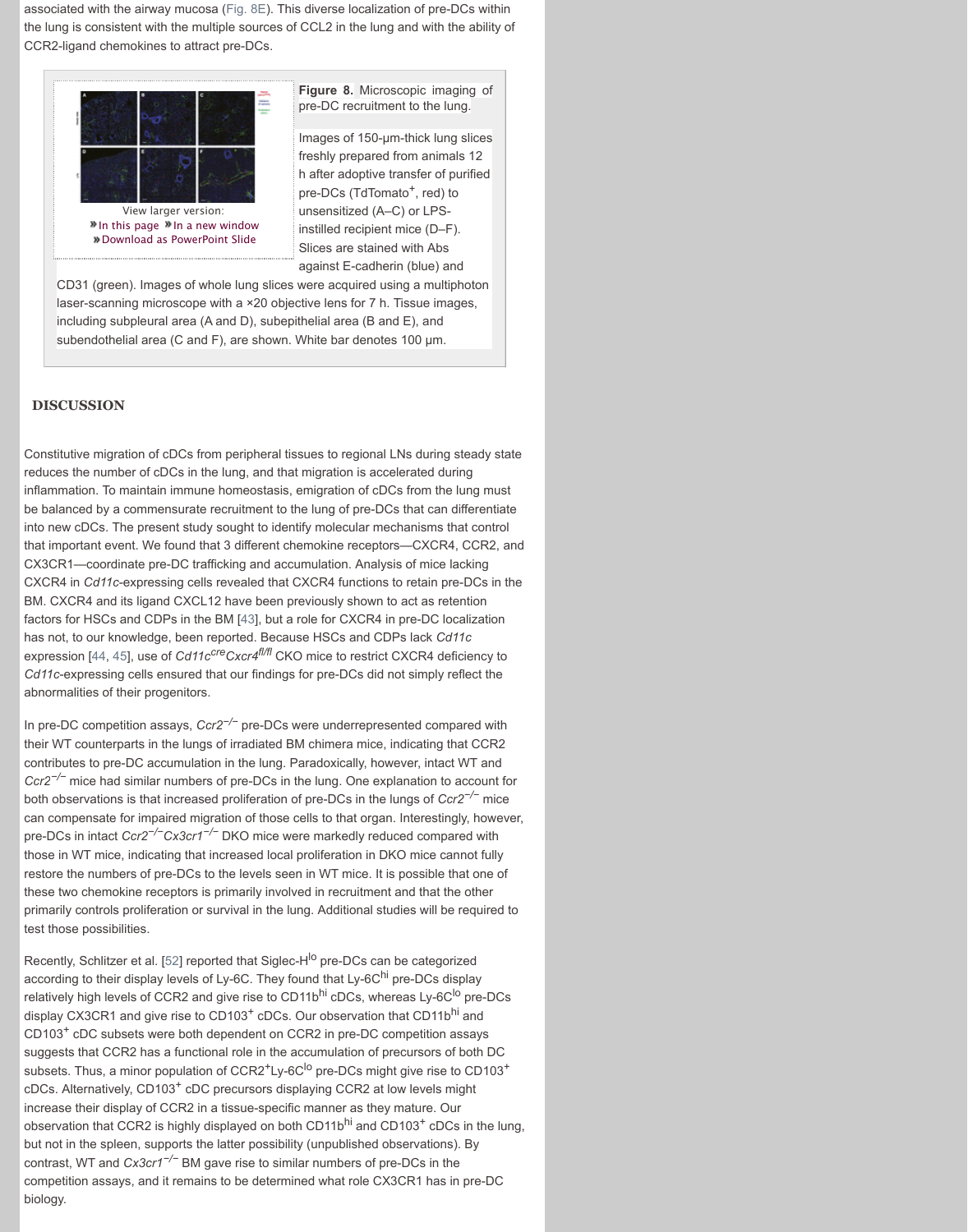function of monocytes and their progeny [55⇓⇓–58]. However, monocyte-derived cells do not stimulate T cells as efficiently as cDCs do [17], and it seems likely that the T cell– mediated aspect of CCR2-dependent pathology in various disease models is at least partly due to the migration of pre-DCs to inflamed tissue. Although CCR2 antagonists have been effective in some inflammatory settings, such as influenza infection and atherosclerosis [59, 60], small molecules that differentially inhibit the migration of monocytes and pre-DCs will be important to build on our current understanding and to improve treatment of C[CR](http://www.jleukbio.org.ezproxy.library.tufts.edu/content/101/5/1143.full#ref-11)[2-m](http://www.jleukbio.org.ezproxy.library.tufts.edu/content/101/5/1143.full#ref-53)ediated pathology.

### **AUTHORSHIP**

H.N. and D.N.C. conceived and designed the project. H.N., M.R.L.C., G.S.W., and K.N. performed experiments. H.N. and D.N.C. wrote the manuscript.

#### **DI[SCL](http://www.jleukbio.org.ezproxy.library.tufts.edu/content/101/5/1143.full#ref-21)OSURES**

The authors declare no conflicts of interest.

#### **ACKN[OW](http://www.jleukbio.org.ezproxy.library.tufts.edu/content/101/5/1143.full#ref-23)[LE](http://www.jleukbio.org.ezproxy.library.tufts.edu/content/101/5/1143.full#ref-54)DGMENTS**

This work was supported by the Intramural Research Program of the U.S. National Institutes of [He](http://www.jleukbio.org.ezproxy.library.tufts.edu/content/101/5/1143.full#ref-17)alth, the National Institute of Environmental Health Sciences (Grant ZIA ES102025-09). We thank Jun Chen, Michael Sanderson (University of Massachusetts), and Seddon Thomas (NIEHS) for instruct[ion](http://www.jleukbio.org.ezproxy.library.tufts.edu/content/101/5/1143.full#ref-55) [i](http://www.jleukbio.org.ezproxy.library.tufts.edu/content/101/5/1143.full#ref-56)[n lu](http://www.jleukbio.org.ezproxy.library.tufts.edu/content/101/5/1143.full#ref-57)[ng-](http://www.jleukbio.org.ezproxy.library.tufts.edu/content/101/5/1143.full#ref-58)slice preparation; Glenn Dranoff (Harvard Medical School) for B16-FLT3L mela[nom](http://www.jleukbio.org.ezproxy.library.tufts.edu/content/101/5/1143.full#ref-17)a; Maria Sifre and Carl Bortner for help with flow cytometry; Charles Jeff Tucker for help with microscopic analysis; Gordon Flake for histologic analysis; Ligon Perrow for support with animal experiments; and Michael Fessler and Jen[nife](http://www.jleukbio.org.ezproxy.library.tufts.edu/content/101/5/1143.full#ref-59)[r M](http://www.jleukbio.org.ezproxy.library.tufts.edu/content/101/5/1143.full#ref-60)artinez (NIEHS) for critical reading of the manuscript.

#### **Footnotes**

The online version of this paper, found at www.jleukbio.org, includes supplemental information.

BM bone marrow cDC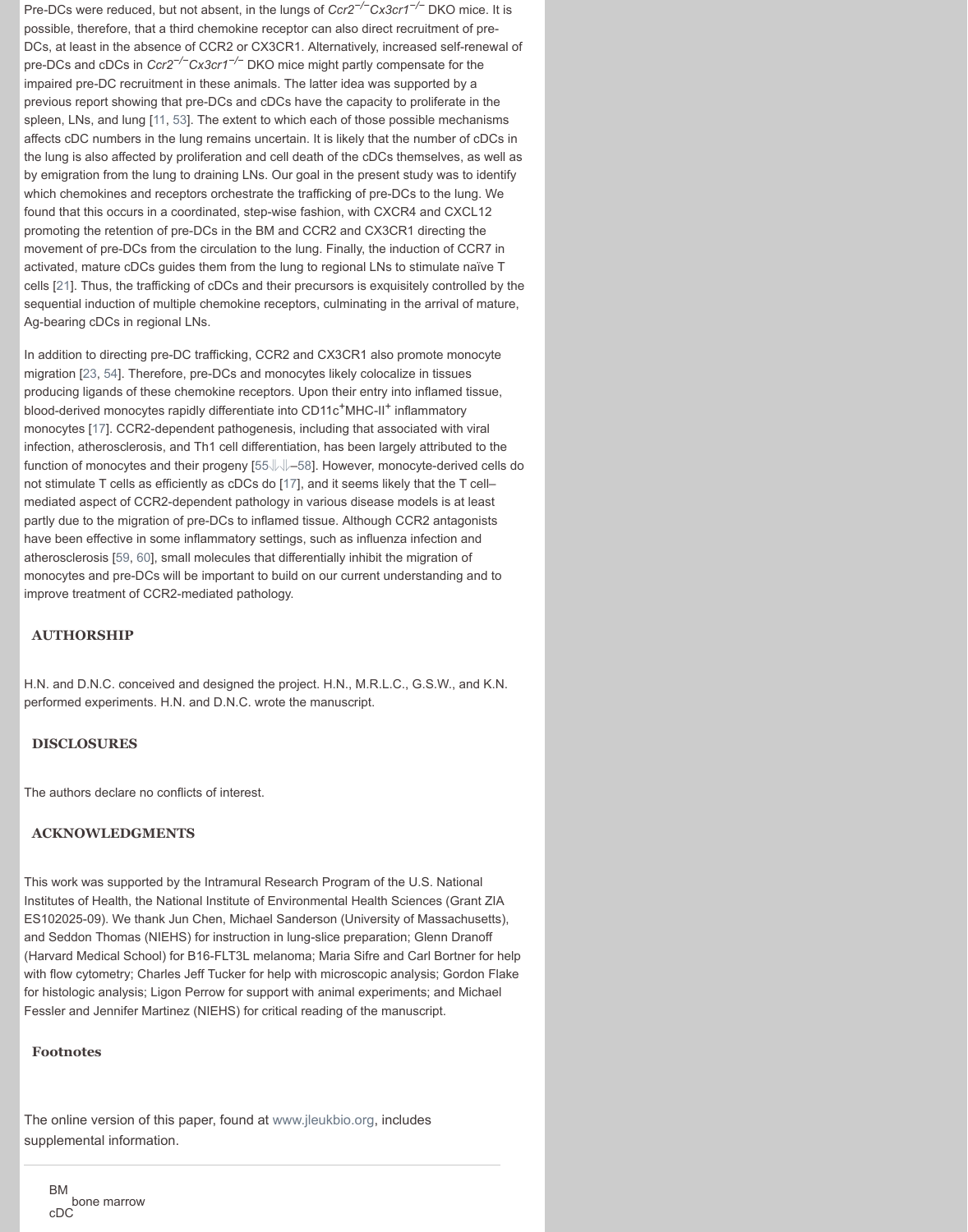- 2. Idovaga, J., Steinman, R. M. (2011) SnapShot: dendritic cells. *Cell* 146, 660–660 e2. **N** CrossRef **Medline M** Google Scholar
- 3. Lambrecht, B. N., Hammad, H. (2010 ) The role of dendritic and epithelial cells as master requilators of allergic airway inflammation. *Lancet* 376, 835-843. » CrossRef **Medline Google Scholar**
- 4. Vermaelen, K. Y. Carro-Muino, I. Lambrecht, B. N., Pauwels, R. A. (2001) Specific migratory dendritic cells rapidly transport antigen from the airways to the thoracic lymph nodes. *J. Exp. Med.* 193, 51–60.
- 5. Liu, K., Nussenzweig, M. C. (2010.) Origin and development of dendritic cells. *Immunol. Rev.* 234, 45–54. *M* CrossRef **Medline M** Google Scholar
- 6. Geissmann, F. Manz, M. G., Jung, S. Sieweke, M. H. Merad, M. Ley, K. (2010) Development of monocytes, macrophages, and dendritic cells. *Science* 327, 656–661.
- 7. Satnathy, A. T. Wu, X. Albring, J. C. Murnhy, K. M. (2012 ) Re(de)fining the dendritic cell lineage. *Nat. Immunol.* 13, 1145–1154. **CrossRef Medline Google Scholar**
- 8. Ginhoux, F., Liu, K., Helft, J., Bogunovic, M., Greter, M., Hashimoto, D., Price, J., Yin, N. Bromberg, J. Lira, S. A., Stanley, E. R., Nussenzweig, M., Merad, M. (2009) The origin and development of nonlymphoid tissue CD103<sup>+</sup> DCs. *J. Exp. Med.* 206, 3115–3130.
- 9. Bogunovic, M., Ginhoux, F., Helft, L., Shang, L., Hashimoto, D., Creter, M., Liu, K. Jakubzick, C., Ingersoll, M. A., Leboeuf, M., Stanley, E. R., Nussenzweig, M., Lira, S. A., Randolph, G. J. Marad, M. (2009) Origin of the lamina propria dendritic cell network. *Immunity* 31, 513–525. **»** CrossRef **»** Medline **»** Google Scholar
- 10. Liu, K., Victora, G. D., Schwickert, T. A., Guermonnrez, P. Meredith, M. M., Yao, K. Chu, F. F. Randolph, G. J. Rudensky, A. Y. Nussenzweig, M. (2009) In vivo analysis of dendritic cell developm[ent and ho](http://www.jleukbio.org.ezproxy.library.tufts.edu/external-ref?access_num=10.1038/32588&link_type=DOI)[meostasi](http://www.jleukbio.org.ezproxy.library.tufts.edu/external-ref?access_num=9521319&link_type=MED)s. *[Science](http://scholar.google.com.ezproxy.library.tufts.edu/scholar_lookup?title=Dendritic%20cells%20and%20the%20control%20of%20immunity.&author=J.%20Banchereau&author=R.%20M.%20Steinman&publication_year=1998&journal=Nature&volume=392&pages=245-252)* 324, 392–397.
- 11. Waskow C., Liu, K., Darrasse-Jèze, G., Guermonprez, P., Ginhoux, F., Merad, M. [Shengelia,](http://www.jleukbio.org.ezproxy.library.tufts.edu/external-ref?access_num=10.1016/j.cell.2011.08.010&link_type=DOI) [T., Yao, K.,](http://www.jleukbio.org.ezproxy.library.tufts.edu/external-ref?access_num=21854989&link_type=MED) [Nussenzweig, M](http://scholar.google.com.ezproxy.library.tufts.edu/scholar_lookup?title=SnapShot%3A%20dendritic%20cells&author=J.%20Idoyaga&author=R.%20M.%20Steinman&publication_year=2011&journal=Cell&volume=146&pages=660-660%20e2). (2008.) The receptor tyrosine kinase Flt3 is required for dendritic cell development in peripheral lymphoid tissues. *Nat. Immunol.* 9, 676–683. **»** CrossRef **»** Medline » Google Scholar
- 12. Matlay, I. P., Witmar\_Pack, M. D., Agger, R., Crowley, M. T. Lawless, D. Steinman, R. M. (1990 ) The distinct leukocyte integrins of mouse spleen dendritic cells as identified with new hamster monoclonal antibodies. *J. Exp. Med.* 171, 1753–1771.
- 13. Miller, J. C., Brown, B. D., Shay, T. Gautier, E. L., Jojic, V. Cohain, A., Pandey, G., Leboeuf, M., Elpek, K. G., Helft, J., Hashimoto, D., Chow, A., Price, J., Greter, M., Bogunovic, M., Bellemare-Pell[etier, A., Fr](http://www.jleukbio.org.ezproxy.library.tufts.edu/external-ref?access_num=10.1111/j.0105-2896.2009.00879.x&link_type=DOI)enette, P.[S., Randolph, G. J](http://scholar.google.com.ezproxy.library.tufts.edu/scholar_lookup?title=Origin%20and%20development%20of%20dendritic%20cells.&author=K.%20Liu&author=M.%20C.%20Nussenzweig&publication_year=2010&journal=Immunol.%20Rev.&volume=234&pages=45-54)., Turley, S. J. Merad, M.; Immunological Genome Consortium. (2012.) Deciphering the transcriptional network of the dendritic cell lineage. Nat. Immunol. 13, 888-899. **»** CrossRef **Medline Google Scholar**
- 14. Gautier, E. L., Shav, T. Miller, J. Greter, M., Jakubzick, C. Ivanov, S. Helft, J. Chow, A., Elpek, K. G., Gordonov, S., Mazloom, A. R., Ma'ayan, A., Chua, W. J., Hansen, T. H., Turley, S. J., Merad, M., Randolph, G. J.; Immu[nological G](http://www.jleukbio.org.ezproxy.library.tufts.edu/external-ref?access_num=10.1038/ni.2467&link_type=DOI)[enome Co](http://www.jleukbio.org.ezproxy.library.tufts.edu/external-ref?access_num=23160217&link_type=MED)[nsortium. \(2012](http://scholar.google.com.ezproxy.library.tufts.edu/scholar_lookup?title=Re%28de%29fining%20the%20dendritic%20cell%20lineage.&author=A.%20T.%20Satpathy&author=X.%20Wu&author=J.%20C.%20Albring&author=K.%20M.%20Murphy&publication_year=2012&journal=Nat.%20Immunol.&volume=13&pages=1145-1154) ) Gene-expression profiles and transcriptional regulatory pathways that underlie the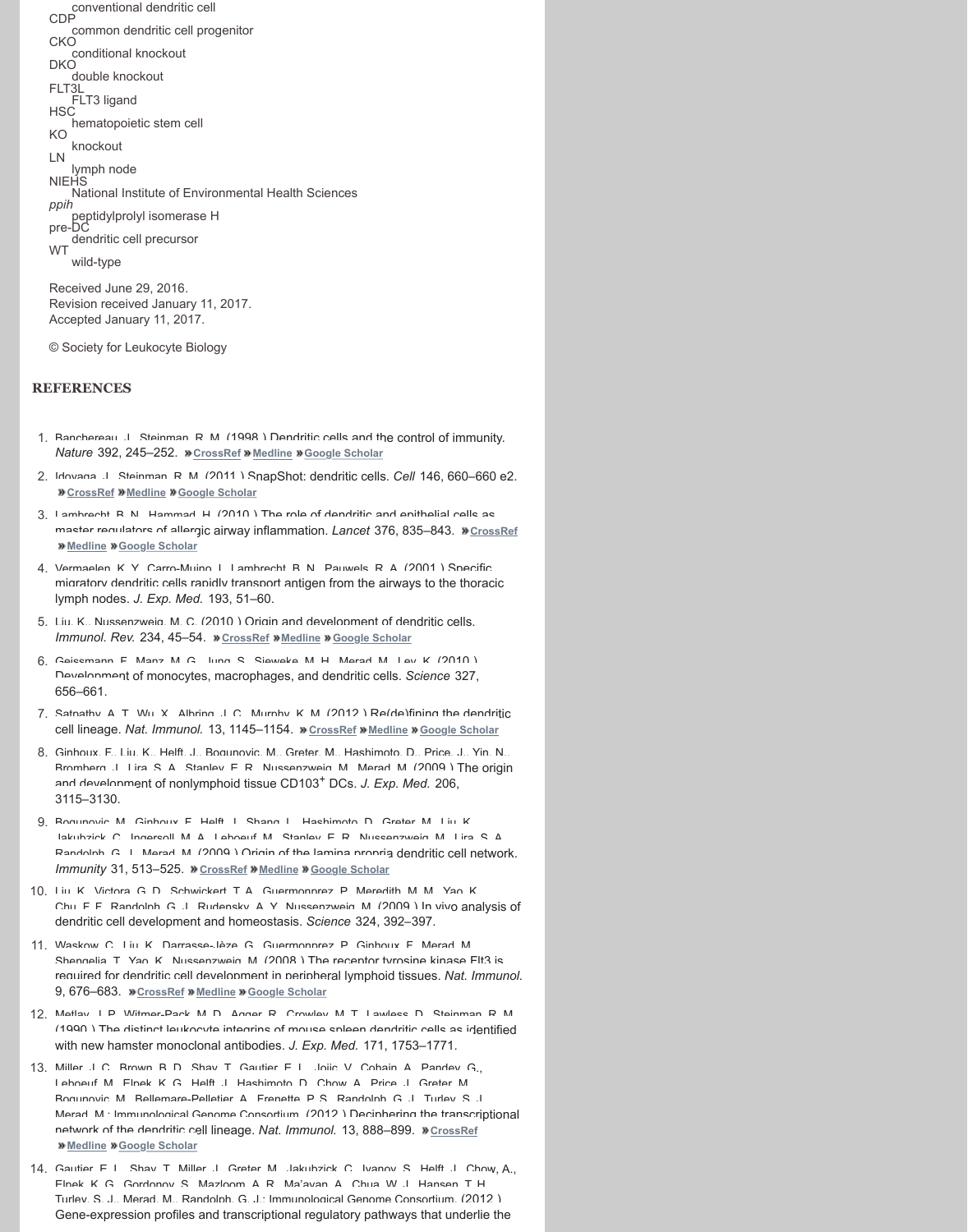DNGR-1 expression history defines dendritic cells as a hematopoietic lineage. *Cell* [154, 843–8](http://www.jleukbio.org.ezproxy.library.tufts.edu/external-ref?access_num=10.1038/ni.2419&link_type=DOI)[58.](http://www.jleukbio.org.ezproxy.library.tufts.edu/external-ref?access_num=23023392&link_type=MED) **CrossRef [Medline](http://scholar.google.com.ezproxy.library.tufts.edu/scholar_lookup?title=Gene-expression%20profiles%20and%20transcriptional%20regulatory%20pathways%20that%20underlie%20the%20identity%20and%20diversity%20of%20mouse%20tissue%20macrophages.&author=E.%20L.%20Gautier&author=T.%20Shay&author=J.%20Miller&author=M.%20Greter&author=C.%20Jakubzick&author=S.%20Ivanov&author=J.%20Helft&author=A.%20Chow&author=K.%20G.%20Elpek&author=S.%20Gordonov&author=A.%20R.%20Mazloom&author=A.%20Ma%E2%80%99ayan&author=W.%20J.%20Chua&author=T.%20H.%20Hansen&author=S.%20J.%20Turley&author=M.%20Merad&author=G.%20J.%20Randolph&publication_year=2012&journal=Nat.%20Immunol.&volume=13&pages=1118-1128) Google Scholar**

- 21. Nakano, H., Burgents, J. E., Nakano, K., Whitehead, G. S., Cheong, C. Bortner, C. D. Cook, D. N. (2013.) Migratory properties of pulmonary dendritic cells are determined by their developmental lineage. *Mucosal Immunol.* 6, 678–691. **»** CrossRef **»** Medline **Google Scholar**
- 22. Moran, T. P., Nakano, K., [Whitehead,](http://www.jleukbio.org.ezproxy.library.tufts.edu/external-ref?access_num=10.1016/j.immuni.2012.10.016&link_type=DOI) [G. S., Tho](http://www.jleukbio.org.ezproxy.library.tufts.edu/external-ref?access_num=23352232&link_type=MED)mas, S. Y. Cook, D. N., Nakano, H. (2015 ) Inhaled house dust programs pulmonary dendritic cells to promote type 2 T cell responses by an indirect mechanism. *Am. J. Physiol. Lung Cell Mol. Physiol.*, 309, L1208–L1218.
- 23. Shi, C., Pamer, E. G. (2011) Monocyte recruitment during infection and inflammation. *Nat. Rev. Immunol.* 11, 762–774. **»** CrossRef **»** Medline **»** Google Scholar
- 24. Tsou, C. L., [Peters, W.](http://www.jleukbio.org.ezproxy.library.tufts.edu/external-ref?access_num=10.1016/j.immuni.2013.04.011&link_type=DOI)[, Si, Y., Sla](http://www.jleukbio.org.ezproxy.library.tufts.edu/external-ref?access_num=23706669&link_type=MED)[ymaker, S., Aslan](http://scholar.google.com.ezproxy.library.tufts.edu/scholar_lookup?title=IRF4%20transcription%20factor-dependent%20CD11b%2B%20dendritic%20cells%20in%20human%20and%20mouse%20control%20mucosal%20IL-17%20cytokine%20responses.&author=A.%20Schlitzer&author=N.%20McGovern&author=P.%20Teo&author=T.%20Zelante&author=K.%20Atarashi&author=D.%20Low&author=A.%20W.%20Ho&author=P.%20See&author=A.%20Shin&author=P.%20S.%20Wasan&author=G.%20Hoeffel&author=B.%20Malleret&author=A.%20Heiseke&author=S.%20Chew&author=L.%20Jardine&author=H.%20A.%20Purvis&author=C.%20M.%20Hilkens&author=J.%20Tam&author=M.%20Poidinger&author=E.%20R.%20Stanley&author=A.%20B.%20Krug&author=L.%20Renia&author=B.%20Sivasankar&author=L.%20G.%20Ng&author=M.%20Collin&author=P.%20Ricciardi-Castagnoli&author=K.%20Honda&author=M.%20Haniffa&author=F.%20Ginhoux&publication_year=2013&journal=Immunity&volume=38&pages=970-983)ian, A. M., Weisberg, S. P., Mack, M. Charo, I. F. (2007.) Critical roles for CCR2 and MCP-3 in monocyte mobilization from bone marrow and recruitment to inflammatory sites. *J. Clin. Invest.* 117, 902–909. *M* CrossRef **Medline MGoogle Scholar**
- 25. Iia, T. Sarhina, N. V., Brandl, K., Zhong, M. X., Lainar, I. M., Charo, I. F., Damar, E. G. (2008 ) Additive roles for MCP-1 and MCP-3 in CCR2-mediated recruitment of inflammatory monocytes during Listeria monocytogenes infection. *J. Immunol.* 180, 6846–6853.
- 26. Nakano, H. Lin, K. L. Yanagita, M. Charbonneau, C. Cook, D. N. Kakiuchi, T. Gunn, M. D. (2009 ) Blood-derived inflammatory dendritic cells in lymph nodes stimulate acute T helper type 1 immune responses. Nat. Immunol. 10, 394-402. **CrossRef Medline Google Scholar**
- 27. Cook, D. N., Prosser, D. M., Forster, R., Zhang, J., Kuklin, N. A., Abbondanzo, S. J. Niu, X. D., Chen, S. C., Manfra, D. J., Wiekowski, M. T. Sullivan, L. M., Smith, S. R. Greenberg, H. R., Narula, S. K., Linn, M., Lira, S. A. (2000) CCR6 mediates dendritic cell localization, lymphocyte homeostasis, and immune responses in mucosal tissue. *Immunity* [12, 495–](http://www.jleukbio.org.ezproxy.library.tufts.edu/external-ref?access_num=10.1016/j.cell.2013.07.014&link_type=DOI)[503.](http://www.jleukbio.org.ezproxy.library.tufts.edu/external-ref?access_num=23953115&link_type=MED) **»** CrossRef **»** [Medline](http://scholar.google.com.ezproxy.library.tufts.edu/scholar_lookup?title=Genetic%20tracing%20via%20DNGR-1%20expression%20history%20defines%20dendritic%20cells%20as%20a%20hematopoietic%20lineage.&author=B.%20U.%20Schraml&author=J.%20van%20Blijswijk&author=S.%20Zelenay&author=P.%20G.%20Whitney&author=A.%20Filby&author=S.%20E.%20Acton&author=N.%20C.%20Rogers&author=N.%20Moncaut&author=J.%20J.%20Carvajal&author=C.%20Reis%20e%20Sousa&publication_year=2013&journal=Cell&volume=154&pages=843-858) **»** Google Scholar
- 28. Iwasaki, A., Kelsall, B. L. (2000) Localization of distinct Peyer's patch dendritic cell subsets and their recruitment by chemokines macrophage inflammatory protein (MIP)-3α, MIP-3β, and secondary lymphoid organ chemokine. *J. [Exp. Med](http://www.jleukbio.org.ezproxy.library.tufts.edu/external-ref?access_num=10.1038/mi.2012.106&link_type=DOI).* [191,](http://www.jleukbio.org.ezproxy.library.tufts.edu/external-ref?access_num=23168837&link_type=MED) [1381–1394.](http://scholar.google.com.ezproxy.library.tufts.edu/scholar_lookup?title=Migratory%20properties%20of%20pulmonary%20dendritic%20cells%20are%20determined%20by%20their%20developmental%20lineage.&author=H.%20Nakano&author=J.%20E.%20Burgents&author=K.%20Nakano&author=G.%20S.%20Whitehead&author=C.%20Cheong&author=C.%20D.%20Bortner&author=D.%20N.%20Cook&publication_year=2013&journal=Mucosal%20Immunol.&volume=6&pages=678-691)
- 29. Zhao X. Sato, A., Dela Cruz, C. S., Linehan, M., Luegering, A., Kucharzik, T. Shirakawa, A. K., Marquez, G., Farher, J. M., Williams, I., Iwasaki, A. (2003.) CCI 9 is secreted by the follicle-associated epithelium and recruits dome region Peyer's patch CD11b+ dendritic cells. *J. Immunol.* 171, 2797–2803.
- 30. Schlitzer A. Heiseke A. F. Finwächter, H. Reindl, W. Schiemann, M. Manta, C. P., See, P., Niess, J. H., Suter, T., Ginho[ux, F., Krug](http://www.jleukbio.org.ezproxy.library.tufts.edu/external-ref?access_num=10.1038/nri3070&link_type=DOI)[, A. B. \(20](http://www.jleukbio.org.ezproxy.library.tufts.edu/external-ref?access_num=21984070&link_type=MED)12 [\) Tissue-spec](http://scholar.google.com.ezproxy.library.tufts.edu/scholar_lookup?title=Monocyte%20recruitment%20during%20infection%20and%20inflammation.&author=C.%20Shi&author=E.%20G.%20Pamer&publication_year=2011&journal=Nat.%20Rev.%20Immunol.&volume=11&pages=762-774)ific differentiation of a circulating CCR9-pDC-like common dendritic cell precursor. *Blood* 119, 6063–6071.
- 31. Sung, S. S., Fu, S. M., Rose, C. E., Ir., Caskin, E., Iu, S. T., Reasty, S. R. (2006) A major l[ung CD10](http://www.jleukbio.org.ezproxy.library.tufts.edu/external-ref?access_num=10.1172/JCI29919&link_type=DOI)[3 \(alphaE](http://www.jleukbio.org.ezproxy.library.tufts.edu/external-ref?access_num=17364026&link_type=MED)[\)-beta7 integrin-](http://scholar.google.com.ezproxy.library.tufts.edu/scholar_lookup?title=Critical%20roles%20for%20CCR2%20and%20MCP-3%20in%20monocyte%20mobilization%20from%20bone%20marrow%20and%20recruitment%20to%20inflammatory%20sites.&author=C.%20L.%20Tsou&author=W.%20Peters&author=Y.%20Si&author=S.%20Slaymaker&author=A.%20M.%20Aslanian&author=S.%20P.%20Weisberg&author=M.%20Mack&author=I.%20F.%20Charo&publication_year=2007&journal=J.%20Clin.%20Invest.&volume=117&pages=902-909)positive epithelial dendritic cell population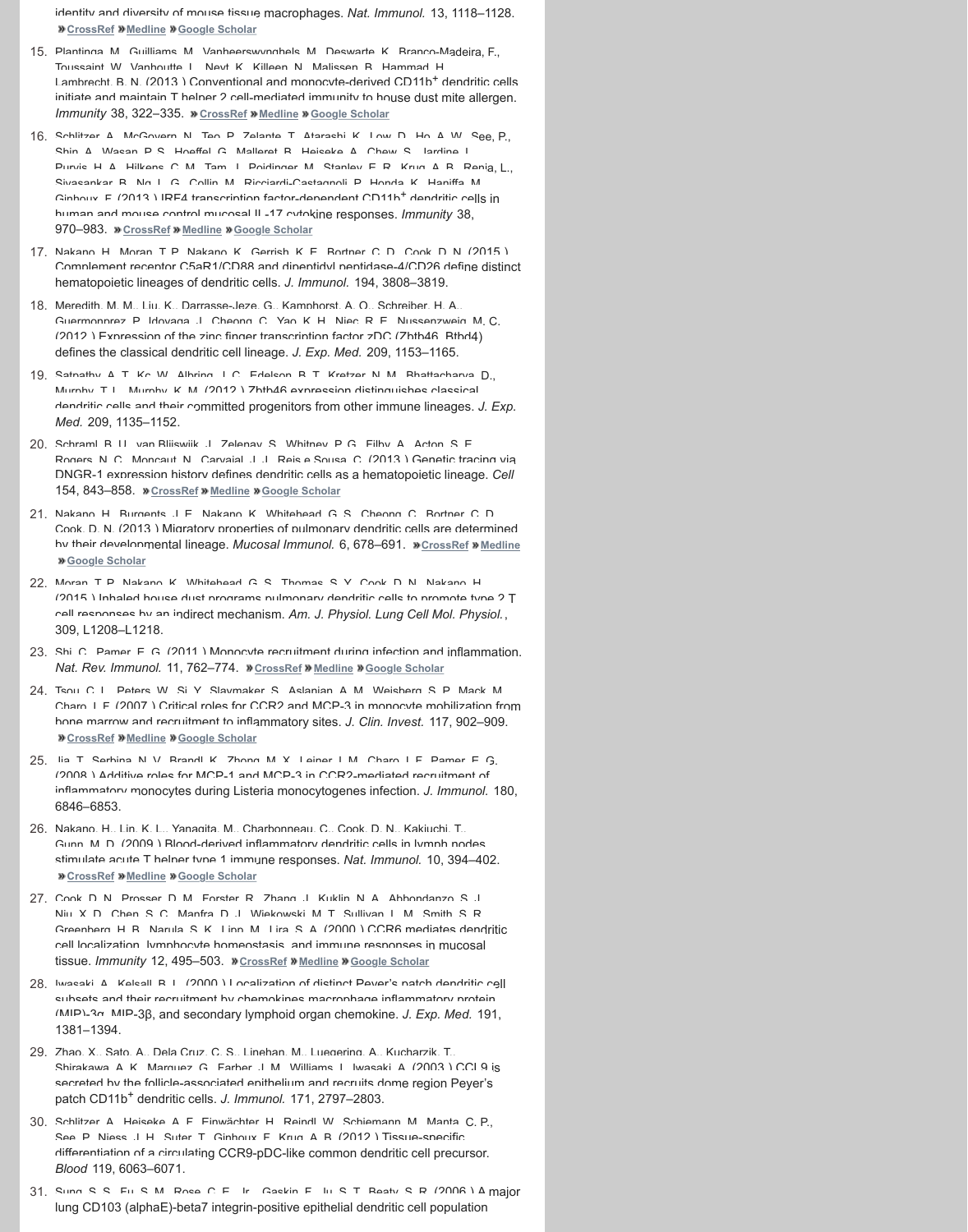- peptide loading and germinal center development. *Immunity* 10, 197–206. *M* CrossRef **Medline M** Google Scholar
- 39. Tan, Y. Sanderson, M. I. (2014.) Ritter tasting compounds dilate airways by inhibiting airway smooth muscle calcium oscillations and calcium sensitivity. *Br. J. Pharmacol.* 171, 646-662. **»** CrossRef **»** Medline » Google Scholar
- 40. Ohl I. Mohaunt M. Czeloth N. Hintzen G. Kiafard Z. Zwirner, I. Blankenstein, T., Henning, G., Förster, R. (2004.) CCR7 governs skin dendritic cell migration under inflammatory and steady-state conditions. *Immunity* 21, 279-288. **»** CrossRef **Medline Google Scholar**
- 41. Serbina, N. V., Pamer, E. G. (2006.) Monocyte emigration from bone marrow during bacterial infection requires signals mediated by chemokine receptor CCR2. *Nat. Immunol.* 7, 311–317. **»** CrossRef **»** Medline » Google Scholar
- 42. Tachihana K., Hirota, S., Iizaca, H., Vochida, H., Kawahata, K., Kataoka, V., Kitamura, Y., Mateuchima K. Vochida N. Nichikawa, S., Kichimoto, T. Nagasawa, T. (1998 ) The chemokine receptor CXCR4 is essential for vascularization of the gastrointestinal tract. Nature 393, 591–594. *CrossRef* **Medline Coogle Scholar**
- 43. Schmid M. [A., Takiza](http://www.jleukbio.org.ezproxy.library.tufts.edu/external-ref?access_num=19661246&link_type=MED)wa, H., Baumiohann, D. R., Saito, Y., Manz, M. G. (2011) Bone marrow dendritic cell progenitors sense pathogens via Toll-like receptors and subsequently migrate to inflamed lymph nodes. *Blood* 118, 4829–4840.
- 44. Onai, N., Obata-Onai, A., Schmid, M. A., Ohteki, T., Jarrossay, D., Manz, M. G. (2007.). Identification of clonogenic common F[lt3+M-CSF](http://www.jleukbio.org.ezproxy.library.tufts.edu/external-ref?access_num=10.1038/nm.2920&link_type=DOI)[R+ plasm](http://www.jleukbio.org.ezproxy.library.tufts.edu/external-ref?access_num=23064463&link_type=MED)[acytoid and con](http://scholar.google.com.ezproxy.library.tufts.edu/scholar_lookup?title=The%20Toll-like%20receptor%205%20ligand%20flagellin%20promotes%20asthma%20by%20priming%20allergic%20responses%20to%20indoor%20allergens.&author=R.%20H.%20Wilson&author=S.%20Maruoka&author=G.%20S.%20Whitehead&author=J.%20F.%20Foley&author=G.%20P.%20Flake&author=M.%20L.%20Sever&author=D.%20C.%20Zeldin&author=M.%20Kraft&author=S.%20Garantziotis&author=H.%20Nakano&author=D.%20N.%20Cook&publication_year=2012&journal=Nat.%20Med.&volume=18&pages=1705-1710)ventional dendritic cell progenitors in mouse bone marrow. *Nat. Immunol.* 8, 1207–1216. *M* CrossRef **Medline M** Google Scholar
- 45. Naik S. H., Sathe, D. Dark, H. Y. Metcalf, D. Droietto, A. I. Da[kic, A., Ca](http://www.jleukbio.org.ezproxy.library.tufts.edu/external-ref?access_num=22012243&link_type=MED)[rotta, S.,](http://scholar.google.com.ezproxy.library.tufts.edu/scholar_lookup?title=Pulmonary%20CD103%2B%20dendritic%20cells%20prime%20Th2%20responses%20to%20inhaled%20allergens.&author=H.%20Nakano&author=M.%20E.%20Free&author=G.%20S.%20Whitehead&author=S.%20Maruoka&author=R.%20H.%20Wilson&author=K.%20Nakano&author=D.%20N.%20Cook&publication_year=2012&journal=Mucosal%20Immunol.&volume=5&pages=53-65) O'Keeffe, M., Bahlo, M., Papenfuss, A., Kwak, J. Y., Wu, L., Shortman, K. (2007 ) Development of plasmacytoid and conventional dendritic cell subtypes from single precursor cells derived in vitro and in vivo. Nat. Immunol. 8, 1217-1226. »CrossRef *Medline Moogle* **Scholar**
- 46. [Nie, Y., Wai](http://www.jleukbio.org.ezproxy.library.tufts.edu/external-ref?access_num=10.1016/S1074-7613(00)80020-5&link_type=DOI)t[e, J., Bre](http://www.jleukbio.org.ezproxy.library.tufts.edu/external-ref?access_num=10072072&link_type=MED)[wer, F., Sunshine,](http://scholar.google.com.ezproxy.library.tufts.edu/scholar_lookup?title=Cathepsin%20S%20required%20for%20normal%20MHC%20class%20II%20peptide%20loading%20and%20germinal%20center%20development.&author=G.%20P.%20Shi&author=J.%20A.%20Villadangos&author=G.%20Dranoff&author=C.%20Small&author=L.%20Gu&author=K.%20J.%20Haley&author=R.%20Riese&author=H.%20L.%20Ploegh&author=H.%20A.%20Chapman&publication_year=1999&journal=Immunity&volume=10&pages=197-206) M. J., Littman, D. R., Zou, Y. R. (2004) The role of CXCR4 in maintaining peripheral B cell compartments and humoral immunity. *J. Exp. Med.* 200, 1145–1156.
- 47. Moran, T. P., Na[kano, H., Ko](http://www.jleukbio.org.ezproxy.library.tufts.edu/external-ref?access_num=10.1111/bph.12460&link_type=DOI)[ndilis-Man](http://www.jleukbio.org.ezproxy.library.tufts.edu/external-ref?access_num=24117140&link_type=MED)[gum, H. D., Wade](http://scholar.google.com.ezproxy.library.tufts.edu/scholar_lookup?title=Bitter%20tasting%20compounds%20dilate%20airways%20by%20inhibiting%20airway%20smooth%20muscle%20calcium%20oscillations%20and%20calcium%20sensitivity.&author=X.%20Tan&author=M.%20J.%20Sanderson&publication_year=2014&journal=Br.%20J.%20Pharmacol.&volume=171&pages=646-662), P. A., Cook, D. N. (2014) Enigenetic control of Ccr7 expression in distinct lineages of lung dendritic cells. *J. Immunol.* 193, 4904–4913.
- 48. [Gunn, M.](http://www.jleukbio.org.ezproxy.library.tufts.edu/external-ref?access_num=15308107&link_type=MED) [D., Kyuwa, S., Tam](http://scholar.google.com.ezproxy.library.tufts.edu/scholar_lookup?title=CCR7%20governs%20skin%20dendritic%20cell%20migration%20under%20inflammatory%20and%20steady-state%20conditions.&author=L.%20Ohl&author=M.%20Mohaupt&author=N.%20Czeloth&author=G.%20Hintzen&author=Z.%20Kiafard&author=J.%20Zwirner&author=T.%20Blankenstein&author=G.%20Henning&author=R.%20F%C3%B6rster&publication_year=2004&journal=Immunity&volume=21&pages=279-288), C., Kakiuchi, T., Matsuzawa, A., Williams, L. T., Nakano, H. (1999 ) Mice lacking expression of secondary lymphoid organ chemokine have defects in lymphocyte homing and dendritic cell localization. *J. Exp. Med.* 189, 451–460.
- 49. Företar D. Schubal A. Rraitfald D. Krammar E. Dannar-Müllar I. Wolf E. Linn M. (1000) CCR7 coordinates the primary immune response by establishing functional microenvironments in secondary lymphoid organs. Cell 99, 23-33. **»** CrossRef **Medline Google Scholar**
- 50. Schneider, D., Hong, J. Y., Popova, A. P., Bowman, E. R., Linn, M. J., McLean, A. M.,